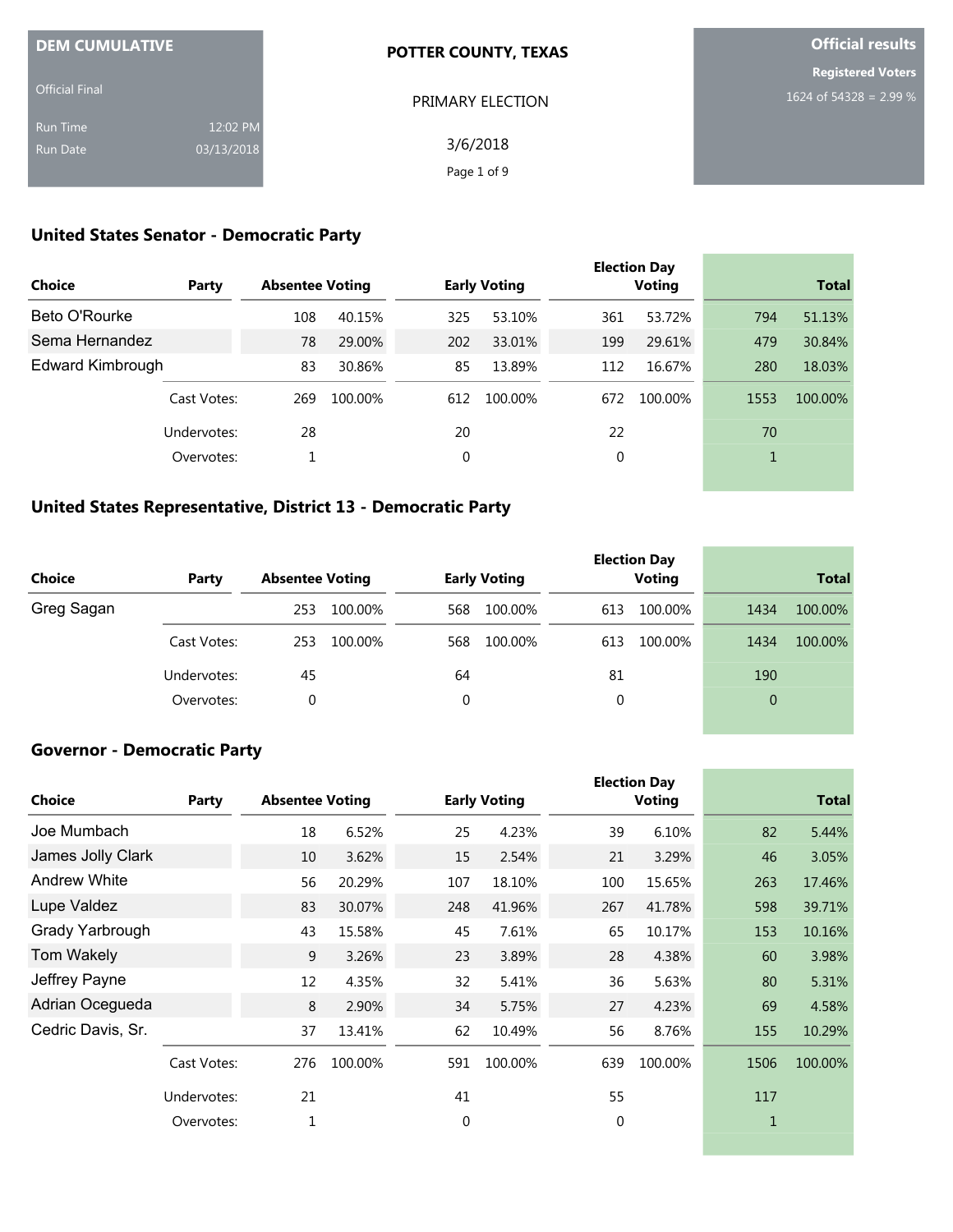| <b>DEM CUMULATIVE</b> |            | <b>POTTER COUNTY, TEXAS</b> | <b>Official results</b>  |
|-----------------------|------------|-----------------------------|--------------------------|
|                       |            |                             | <b>Registered Voters</b> |
| <b>Official Final</b> |            | PRIMARY ELECTION            | 1624 of 54328 = 2.99 %   |
| <b>Run Time</b>       | 12:02 PM   |                             |                          |
| <b>Run Date</b>       | 03/13/2018 | 3/6/2018                    |                          |
|                       |            | Page 2 of 9                 |                          |

## **Lieutenant Governor - Democratic Party**

|                |             |                        |         |              |                     |     | <b>Election Day</b> |      |              |
|----------------|-------------|------------------------|---------|--------------|---------------------|-----|---------------------|------|--------------|
| <b>Choice</b>  | Party       | <b>Absentee Voting</b> |         |              | <b>Early Voting</b> |     | <b>Voting</b>       |      | <b>Total</b> |
| Mike Collier   |             | 161                    | 58.76%  | 315          | 54.40%              | 329 | 53.85%              | 805  | 54.99%       |
| Michael Cooper |             | 113                    | 41.24%  | 264          | 45.60%              | 282 | 46.15%              | 659  | 45.01%       |
|                | Cast Votes: | 274                    | 100.00% | 579          | 100.00%             | 611 | 100.00%             | 1464 | 100.00%      |
|                | Undervotes: | 23                     |         | 53           |                     | 83  |                     | 159  |              |
|                | Overvotes:  |                        |         | $\mathbf{0}$ |                     | 0   |                     |      |              |
|                |             |                        |         |              |                     |     |                     |      |              |

## **Attorney General - Democratic Party**

|               |             |                        |         |             |                     |     | <b>Election Day</b> |                |              |
|---------------|-------------|------------------------|---------|-------------|---------------------|-----|---------------------|----------------|--------------|
| <b>Choice</b> | Party       | <b>Absentee Voting</b> |         |             | <b>Early Voting</b> |     | <b>Voting</b>       |                | <b>Total</b> |
| Justin Nelson |             | 259                    | 100.00% | 568         | 100.00%             | 600 | 100.00%             | 1427           | 100.00%      |
|               | Cast Votes: | 259                    | 100.00% | 568         | 100.00%             | 600 | 100.00%             | 1427           | 100.00%      |
|               | Undervotes: | 39                     |         | 64          |                     | 94  |                     | 197            |              |
|               | Overvotes:  | 0                      |         | $\mathbf 0$ |                     | 0   |                     | $\overline{0}$ |              |
|               |             |                        |         |             |                     |     |                     |                |              |

the control of the control of the control of

**College** 

## **Comptroller of Public Accounts - Democratic Party**

| Choice             | Party       | <b>Absentee Voting</b> |         |     | <b>Early Voting</b> |     | <b>Election Day</b><br><b>Voting</b> |      | <b>Total</b> |
|--------------------|-------------|------------------------|---------|-----|---------------------|-----|--------------------------------------|------|--------------|
| <b>Tim Mahoney</b> |             | 152                    | 55.68%  | 297 | 51.92%              | 321 | 51.61%                               | 770  | 52.49%       |
| Joi Chevalier      |             | 121                    | 44.32%  | 275 | 48.08%              | 301 | 48.39%                               | 697  | 47.51%       |
|                    | Cast Votes: | 273                    | 100.00% | 572 | 100.00%             | 622 | 100.00%                              | 1467 | 100.00%      |
|                    | Undervotes: | 24                     |         | 60  |                     | 72  |                                      | 156  |              |
|                    | Overvotes:  |                        |         | 0   |                     | 0   |                                      |      |              |

## **Commissioner of the General Land Office - Democratic Party**

| <b>Choice</b> | Party       | <b>Absentee Voting</b> |         |     | <b>Early Voting</b> |     | <b>Election Day</b><br><b>Voting</b> |                | <b>Total</b> |
|---------------|-------------|------------------------|---------|-----|---------------------|-----|--------------------------------------|----------------|--------------|
| Tex Morgan    |             | 135                    | 49.27%  | 184 | 31.24%              | 231 | 36.26%                               | 550            | 36.67%       |
| Miguel Suazo  |             | 139                    | 50.73%  | 405 | 68.76%              | 406 | 63.74%                               | 950            | 63.33%       |
|               | Cast Votes: | 274                    | 100.00% | 589 | 100.00%             | 637 | 100.00%                              | 1500           | 100.00%      |
|               | Undervotes: | 24                     |         | 43  |                     | 57  |                                      | 124            |              |
|               | Overvotes:  | 0                      |         | 0   |                     | 0   |                                      | $\overline{0}$ |              |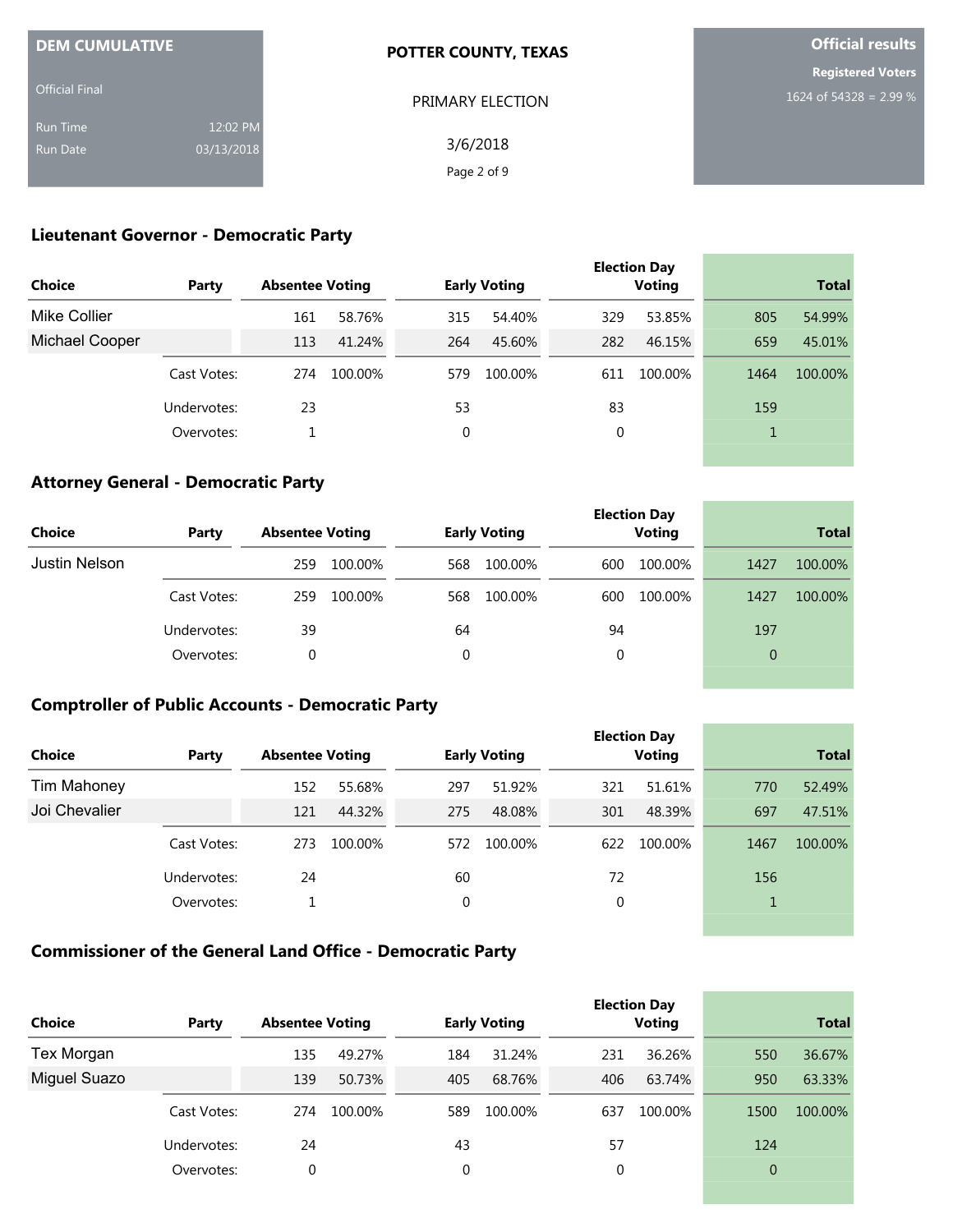| <b>DEM CUMULATIVE</b> |            | <b>POTTER COUNTY, TEXAS</b> | <b>Official results</b>  |
|-----------------------|------------|-----------------------------|--------------------------|
|                       |            |                             | <b>Registered Voters</b> |
| <b>Official Final</b> |            | PRIMARY ELECTION            | 1624 of 54328 = 2.99 %   |
| <b>Run Time</b>       | 12:02 PM   |                             |                          |
| <b>Run Date</b>       | 03/13/2018 | 3/6/2018                    |                          |
|                       |            | Page 3 of 9                 |                          |

#### **Commissioner of Agriculture - Democratic Party**

| <b>Choice</b> | Party       | <b>Absentee Voting</b> |         |     | <b>Early Voting</b> |     | <b>Election Day</b><br><b>Voting</b> |                | <b>Total</b> |
|---------------|-------------|------------------------|---------|-----|---------------------|-----|--------------------------------------|----------------|--------------|
| Kim Olson     |             | 261                    | 100.00% | 572 | 100.00%             | 607 | 100.00%                              | 1440           | 100.00%      |
|               | Cast Votes: | 261                    | 100.00% | 572 | 100.00%             | 607 | 100.00%                              | 1440           | 100.00%      |
|               | Undervotes: | 37                     |         | 60  |                     | 87  |                                      | 184            |              |
|               | Overvotes:  | 0                      |         | 0   |                     | 0   |                                      | $\overline{0}$ |              |
|               |             |                        |         |     |                     |     |                                      |                |              |

## **Railroad Commissioner - Democratic Party**

| Choice         | Party       | <b>Absentee Voting</b> |         |     | <b>Early Voting</b> |     | <b>Election Day</b><br><b>Voting</b> |                | <b>Total</b> |
|----------------|-------------|------------------------|---------|-----|---------------------|-----|--------------------------------------|----------------|--------------|
| Roman McAllen  |             | 144                    | 53.93%  | 329 | 57.52%              | 304 | 50.17%                               | 777            | 53.77%       |
| Chris Spellmon |             | 123                    | 46.07%  | 243 | 42.48%              | 302 | 49.83%                               | 668            | 46.23%       |
|                | Cast Votes: | 267                    | 100.00% | 572 | 100.00%             | 606 | 100.00%                              | 1445           | 100.00%      |
|                | Undervotes: | 29                     |         | 60  |                     | 88  |                                      | 177            |              |
|                | Overvotes:  | 2                      |         | 0   |                     | 0   |                                      | $\overline{2}$ |              |
|                |             |                        |         |     |                     |     |                                      |                |              |

and the control of the control of the

the control of the control of the control of the control of the control of

\_\_\_\_\_\_\_

## **Justice, Supreme Court, Place 2 - Democratic Party**

| <b>Choice</b>   | Party       | <b>Absentee Voting</b> |         |     | <b>Early Voting</b> |     | <b>Election Day</b><br><b>Voting</b> |              | <b>Total</b> |
|-----------------|-------------|------------------------|---------|-----|---------------------|-----|--------------------------------------|--------------|--------------|
| Steven Kirkland |             | 261                    | 100.00% | 567 | 100.00%             | 602 | 100.00%                              | 1430         | 100.00%      |
|                 | Cast Votes: | 261                    | 100.00% | 567 | 100.00%             | 602 | 100.00%                              | 1430         | 100.00%      |
|                 | Undervotes: | 37                     |         | 65  |                     | 92  |                                      | 194          |              |
|                 | Overvotes:  | 0                      |         | 0   |                     | 0   |                                      | $\mathbf{0}$ |              |
|                 |             |                        |         |     |                     |     |                                      |              |              |

## **Justice, Supreme Court, Place 4 - Democratic Party**

| <b>Choice</b> | Party       | <b>Absentee Voting</b> | <b>Early Voting</b> | <b>Election Day</b><br><b>Voting</b> | <b>Total</b>    |  |
|---------------|-------------|------------------------|---------------------|--------------------------------------|-----------------|--|
| R. K. Sandill |             | 258<br>100.00%         | 100.00%<br>549      | 100.00%<br>587                       | 100.00%<br>1394 |  |
|               | Cast Votes: | 100.00%<br>258         | 100.00%<br>549      | 100.00%<br>587                       | 100.00%<br>1394 |  |
|               | Undervotes: | 40                     | 83                  | 107                                  | 230             |  |
|               | Overvotes:  | 0                      | 0                   | 0                                    | $\overline{0}$  |  |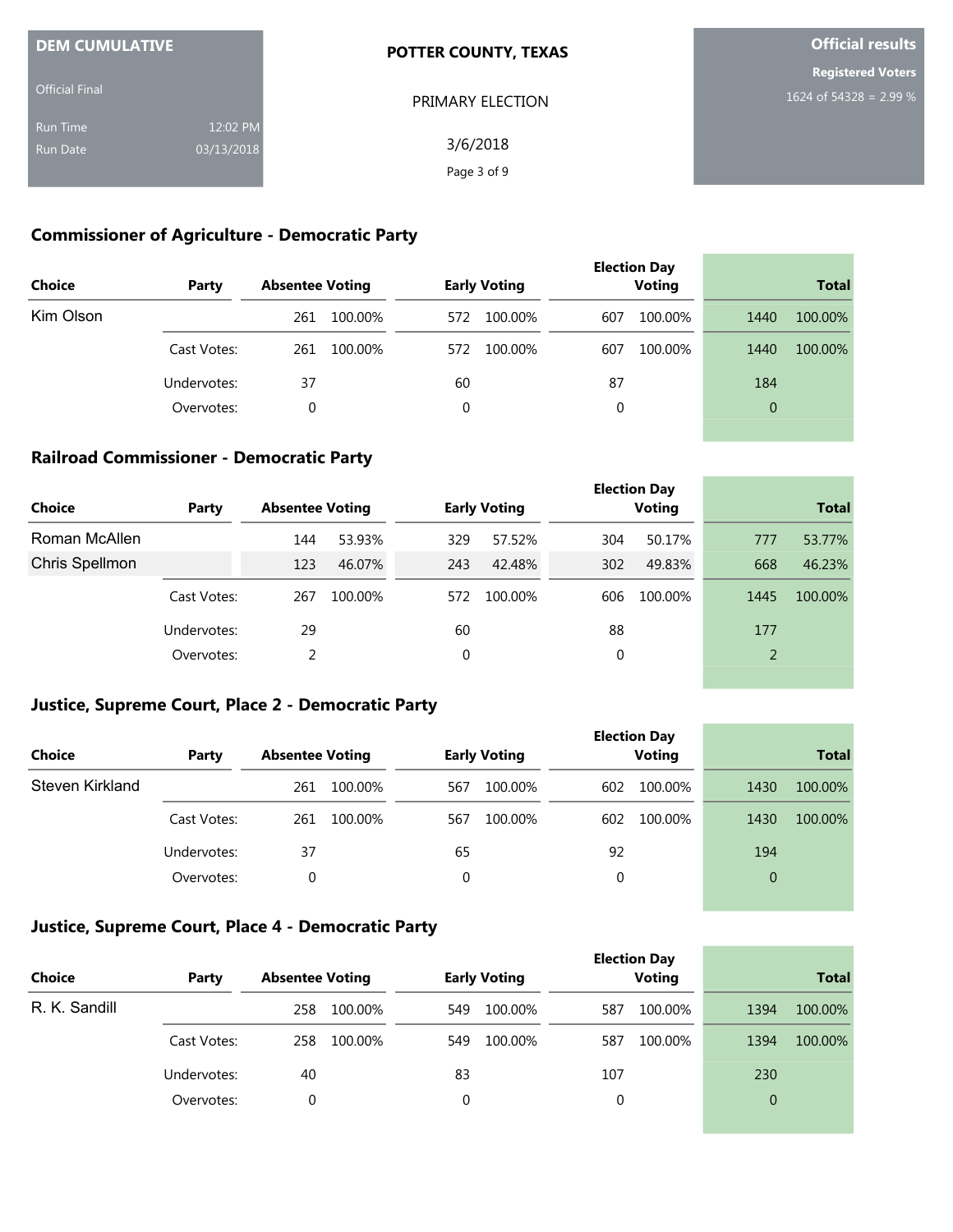| <b>DEM CUMULATIVE</b> |            | <b>POTTER COUNTY, TEXAS</b> | <b>Official results</b><br><b>Registered Voters</b> |  |  |
|-----------------------|------------|-----------------------------|-----------------------------------------------------|--|--|
|                       |            |                             |                                                     |  |  |
| <b>Official Final</b> |            | PRIMARY ELECTION            | 1624 of 54328 = 2.99 %                              |  |  |
| <b>Run Time</b>       | 12:02 PM   |                             |                                                     |  |  |
| <b>Run Date</b>       | 03/13/2018 | 3/6/2018                    |                                                     |  |  |
|                       |            | Page 4 of 9                 |                                                     |  |  |

#### **Justice, Supreme Court, Place 6 - Democratic Party**

| Choice      | Party       | <b>Absentee Voting</b> | <b>Early Voting</b> | <b>Election Day</b><br><b>Voting</b> | <b>Total</b>    |
|-------------|-------------|------------------------|---------------------|--------------------------------------|-----------------|
| Kathy Cheng |             | 100.00%<br>267         | 100.00%<br>558      | 100.00%<br>603                       | 100.00%<br>1428 |
|             | Cast Votes: | 267<br>100.00%         | 100.00%<br>558      | 100.00%<br>603                       | 1428<br>100.00% |
|             | Undervotes: | 31                     | 74                  | 91                                   | 196             |
|             | Overvotes:  | 0                      | 0                   | 0                                    | 0               |

### **Presiding Judge, Court of Criminal Appeals - Democratic Party**

| <b>Choice</b>               | Party       | <b>Absentee Voting</b> |         | <b>Early Voting</b> |         |     | <b>Election Day</b><br><b>Voting</b> |                | <b>Total</b> |
|-----------------------------|-------------|------------------------|---------|---------------------|---------|-----|--------------------------------------|----------------|--------------|
| Maria T. (Terri)<br>Jackson |             | 265                    | 100.00% | 568                 | 100.00% | 609 | 100.00%                              | 1442           | 100.00%      |
|                             | Cast Votes: | 265                    | 100.00% | 568                 | 100.00% | 609 | 100.00%                              | 1442           | 100.00%      |
|                             | Undervotes: | 33                     |         | 64                  |         | 85  |                                      | 182            |              |
|                             | Overvotes:  | 0                      |         | 0                   |         | 0   |                                      | $\overline{0}$ |              |

## **Judge, Court of Criminal Appeals, Place 7 - Democratic Party**

| Choice          | Party       | <b>Absentee Voting</b> | <b>Early Voting</b> | <b>Election Day</b><br><b>Voting</b> | <b>Total</b>    |
|-----------------|-------------|------------------------|---------------------|--------------------------------------|-----------------|
| Ramona Franklin |             | 100.00%<br>265         | 100.00%<br>561      | 100.00%<br>609                       | 100.00%<br>1435 |
|                 | Cast Votes: | 100.00%<br>265         | 100.00%<br>561      | 100.00%<br>609                       | 100.00%<br>1435 |
|                 | Undervotes: | 33                     | 71                  | 85                                   | 189             |
|                 | Overvotes:  | 0                      | 0                   | 0                                    | $\overline{0}$  |

#### **County Commissioner, Precinct No. 2 - Democratic Party**

| <b>Choice</b> | Party       | <b>Absentee Voting</b> | <b>Early Voting</b> | <b>Election Day</b><br><b>Voting</b> | <b>Total</b>   |
|---------------|-------------|------------------------|---------------------|--------------------------------------|----------------|
| Mercy Murguia |             | 100.00%<br>35          | 100.00%<br>120      | 100.00%<br>109                       | 100.00%<br>264 |
|               | Cast Votes: | 100.00%<br>35          | 100.00%<br>120      | 100.00%<br>109                       | 100.00%<br>264 |
|               | Undervotes: |                        | 11                  | 23                                   | 35             |
|               | Overvotes:  | 0                      |                     | 0                                    | $\overline{0}$ |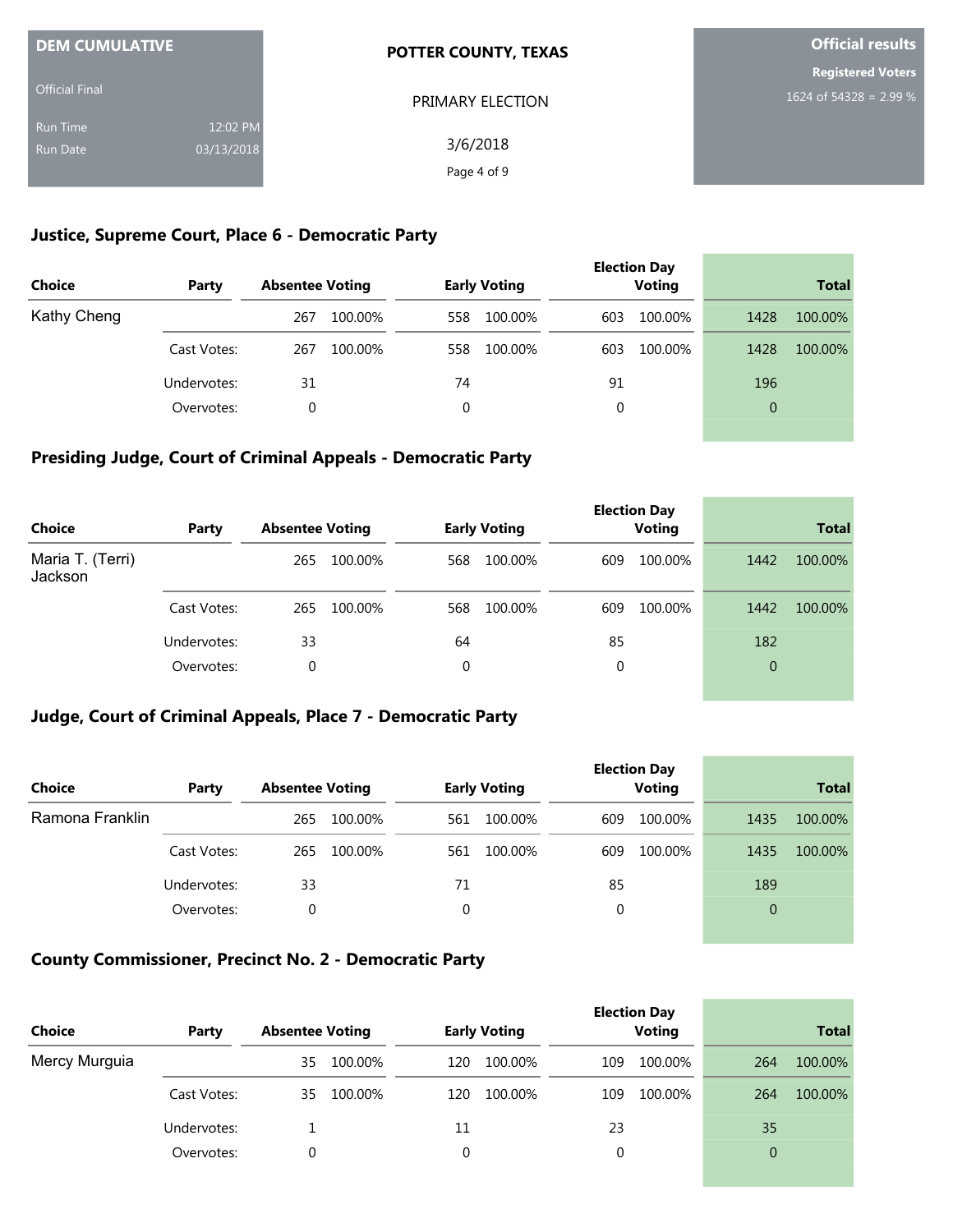| <b>DEM CUMULATIVE</b> |            | <b>POTTER COUNTY, TEXAS</b> | <b>Official results</b>  |
|-----------------------|------------|-----------------------------|--------------------------|
|                       |            |                             | <b>Registered Voters</b> |
| <b>Official Final</b> |            | PRIMARY ELECTION            | 1624 of 54328 = 2.99 %   |
| <b>Run Time</b>       | 12:02 PM   |                             |                          |
| <b>Run Date</b>       | 03/13/2018 | 3/6/2018                    |                          |
|                       |            | Page 5 of 9                 |                          |

## **County Commissioner, Precinct No. 4 - Democratic Party**

| Choice          | Party       | <b>Absentee Voting</b> |         |     | <b>Early Voting</b> |     | <b>Election Day</b><br><b>Voting</b> |                | <b>Total</b> |
|-----------------|-------------|------------------------|---------|-----|---------------------|-----|--------------------------------------|----------------|--------------|
| Alphonso Vaughn |             | 99                     | 100.00% | 118 | 100.00%             | 128 | 100.00%                              | 345            | 100.00%      |
|                 | Cast Votes: | 99                     | 100.00% | 118 | 100.00%             | 128 | 100.00%                              | 345            | 100.00%      |
|                 | Undervotes: | 3                      |         | 15  |                     | 14  |                                      | 32             |              |
|                 | Overvotes:  | 0                      |         | 0   |                     | 0   |                                      | $\overline{0}$ |              |
|                 |             |                        |         |     |                     |     |                                      |                |              |

#### **Justice of the Peace, Precinct No. 2 - Democratic Party**

| <b>Choice</b>  | Party       | <b>Absentee Voting</b> |         |     | <b>Early Voting</b> |     | <b>Election Day</b><br><b>Voting</b> |                | <b>Total</b> |
|----------------|-------------|------------------------|---------|-----|---------------------|-----|--------------------------------------|----------------|--------------|
| Claudia Griego |             | 34                     | 100.00% | 116 | 100.00%             | 120 | 100.00%                              | 270            | 100.00%      |
|                | Cast Votes: | 34                     | 100.00% | 116 | 100.00%             | 120 | 100.00%                              | 270            | 100.00%      |
|                | Undervotes: |                        |         | 15  |                     | 12  |                                      | 29             |              |
|                | Overvotes:  | 0                      |         | 0   |                     | 0   |                                      | $\overline{0}$ |              |

## **Justice of the Peace, Precinct No. 4 - Democratic Party**

|                 |             |                        |         |     |                     |     | <b>Election Day</b> |                |              |
|-----------------|-------------|------------------------|---------|-----|---------------------|-----|---------------------|----------------|--------------|
| <b>Choice</b>   | Party       | <b>Absentee Voting</b> |         |     | <b>Early Voting</b> |     | <b>Voting</b>       |                | <b>Total</b> |
| Thomas L. Jones |             | 96                     | 100.00% | 119 | 100.00%             | 127 | 100.00%             | 342            | 100.00%      |
|                 | Cast Votes: | 96                     | 100.00% | 119 | 100.00%             | 127 | 100.00%             | 342            | 100.00%      |
|                 | Undervotes: | 6                      |         | 14  |                     | 15  |                     | 35             |              |
|                 | Overvotes:  | 0                      |         | 0   |                     | 0   |                     | $\overline{0}$ |              |

### **County Chairman - Democratic Party**

| <b>Choice</b>        | Party       | <b>Election Day</b><br><b>Voting</b><br><b>Early Voting</b><br><b>Absentee Voting</b> |         |     | <b>Total</b> |     |         |                |         |
|----------------------|-------------|---------------------------------------------------------------------------------------|---------|-----|--------------|-----|---------|----------------|---------|
| Steve Land           |             | 152                                                                                   | 56.51%  | 303 | 54.79%       | 286 | 47.04%  | 741            | 51.82%  |
| <b>Gentry Powell</b> |             | 117                                                                                   | 43.49%  | 250 | 45.21%       | 322 | 52.96%  | 689            | 48.18%  |
|                      | Cast Votes: | 269                                                                                   | 100.00% | 553 | 100.00%      | 608 | 100.00% | 1430           | 100.00% |
|                      | Undervotes: | 29                                                                                    |         | 79  |              | 86  |         | 194            |         |
|                      | Overvotes:  | 0                                                                                     |         |     |              | 0   |         | $\overline{0}$ |         |

and the control of the control of the control of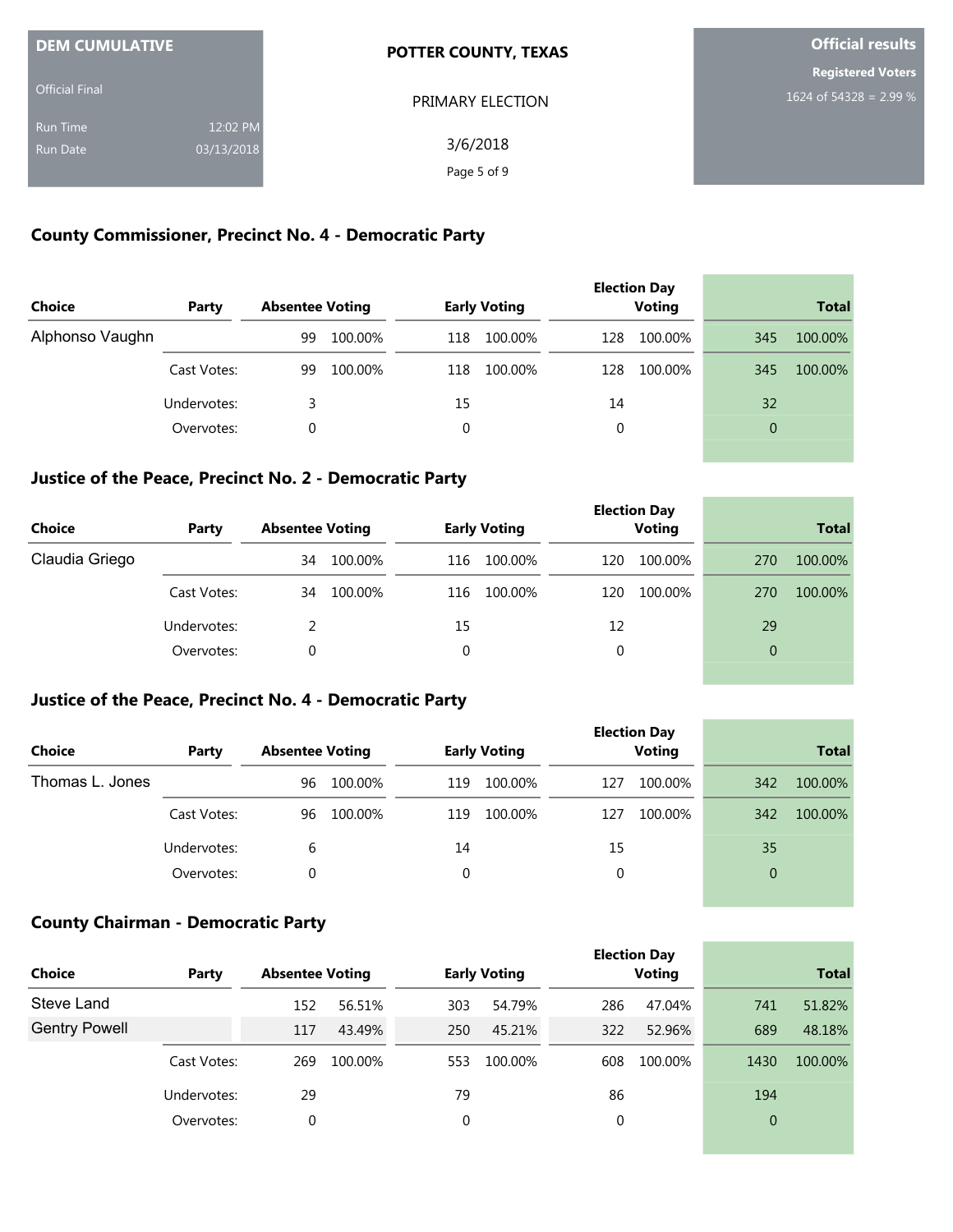| <b>DEM CUMULATIVE</b> |            | <b>POTTER COUNTY, TEXAS</b> | <b>Official results</b>  |
|-----------------------|------------|-----------------------------|--------------------------|
|                       |            |                             | <b>Registered Voters</b> |
| <b>Official Final</b> |            | PRIMARY ELECTION            | 1624 of 54328 = 2.99 %   |
| <b>Run Time</b>       | 12:02 PM   |                             |                          |
| <b>Run Date</b>       | 03/13/2018 | 3/6/2018                    |                          |
|                       |            | Page 6 of 9                 |                          |

## **Proposition #1 Right to a 21st Century Public Education - Democratic Party**

| <b>Choice</b>  | Party       | <b>Absentee Voting</b> |         |     | <b>Early Voting</b> |             | <b>Election Day</b><br><b>Voting</b> |          | <b>Total</b> |
|----------------|-------------|------------------------|---------|-----|---------------------|-------------|--------------------------------------|----------|--------------|
| <b>FOR</b>     |             | 269                    | 94.06%  | 590 | 97.04%              | 640         | 95.95%                               | 1499     | 96.03%       |
| <b>AGAINST</b> |             | 17                     | 5.94%   | 18  | 2.96%               | 27          | 4.05%                                | 62       | 3.97%        |
|                | Cast Votes: | 286                    | 100.00% | 608 | 100.00%             | 667         | 100.00%                              | 1561     | 100.00%      |
|                | Undervotes: | 12                     |         | 24  |                     | 27          |                                      | 63       |              |
|                | Overvotes:  | 0                      |         | 0   |                     | $\mathbf 0$ |                                      | $\theta$ |              |
|                |             |                        |         |     |                     |             |                                      |          |              |

## **Proposition #2 Student Loan Debt - Democratic Party**

| Choice         | Party       | <b>Absentee Voting</b> |         |     | <b>Early Voting</b> |     | <b>Election Day</b><br><b>Voting</b> |                | <b>Total</b> |
|----------------|-------------|------------------------|---------|-----|---------------------|-----|--------------------------------------|----------------|--------------|
| <b>FOR</b>     |             | 260                    | 90.59%  | 564 | 92.92%              | 616 | 92.35%                               | 1440           | 92.25%       |
| <b>AGAINST</b> |             | 27                     | 9.41%   | 43  | 7.08%               | 51  | 7.65%                                | 121            | 7.75%        |
|                | Cast Votes: | 287                    | 100.00% | 607 | 100.00%             | 667 | 100.00%                              | 1561           | 100.00%      |
|                | Undervotes: | 11                     |         | 25  |                     | 27  |                                      | 63             |              |
|                | Overvotes:  | 0                      |         | 0   |                     | 0   |                                      | $\overline{0}$ |              |

the control of the control of the control of

## **Proposition #3 Right to Healthcare - Democratic Party**

| Party       |     |         |                        |         |                     | <b>Voting</b> |                     | <b>Total</b> |
|-------------|-----|---------|------------------------|---------|---------------------|---------------|---------------------|--------------|
|             | 268 | 92.73%  | 592                    | 96.26%  | 644                 | 95.13%        | 1504                | 95.13%       |
|             | 21  | 7.27%   | 23                     | 3.74%   | 33                  | 4.87%         | 77                  | 4.87%        |
| Cast Votes: | 289 | 100.00% | 615                    | 100.00% | 677                 | 100.00%       | 1581                | 100.00%      |
| Undervotes: | 9   |         | 17                     |         | 17                  |               | 43                  |              |
| Overvotes:  | 0   |         | 0                      |         | 0                   |               | $\overline{0}$      |              |
|             |     |         | <b>Absentee Voting</b> |         | <b>Early Voting</b> |               | <b>Election Day</b> |              |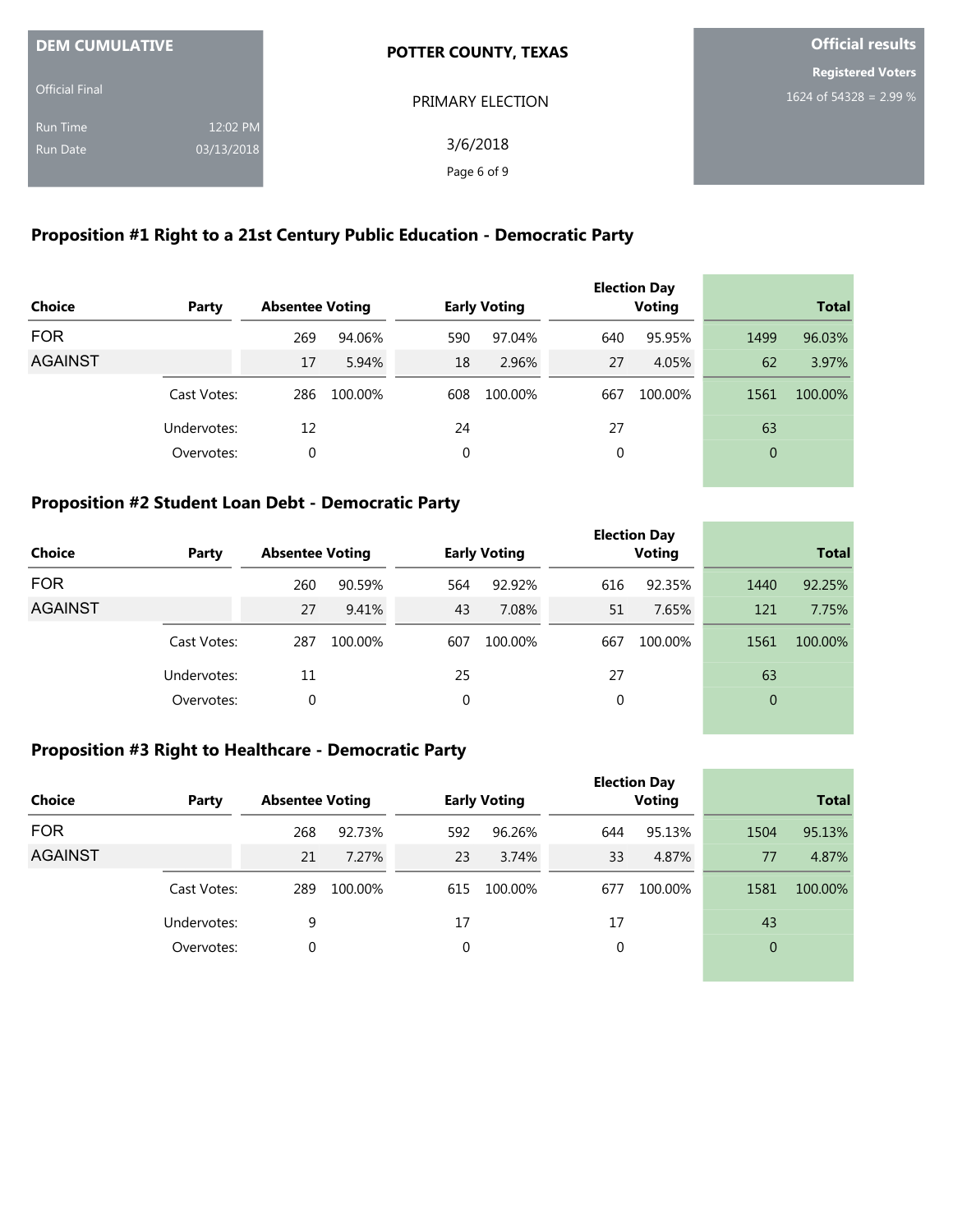| <b>DEM CUMULATIVE</b> |            | <b>POTTER COUNTY, TEXAS</b> | <b>Official results</b>  |
|-----------------------|------------|-----------------------------|--------------------------|
|                       |            |                             | <b>Registered Voters</b> |
| <b>Official Final</b> |            | PRIMARY ELECTION            | 1624 of 54328 = 2.99 %   |
| <b>Run Time</b>       | 12:02 PM   |                             |                          |
| <b>Run Date</b>       | 03/13/2018 | 3/6/2018                    |                          |
|                       |            | Page 7 of 9                 |                          |

## **Proposition #4 Right to Economic Security - Democratic Party**

| <b>Choice</b>  | Party       | <b>Absentee Voting</b> |         |     | <b>Early Voting</b> |     | <b>Election Day</b><br><b>Voting</b> |          | <b>Total</b> |
|----------------|-------------|------------------------|---------|-----|---------------------|-----|--------------------------------------|----------|--------------|
| <b>FOR</b>     |             | 277                    | 96.18%  | 599 | 97.72%              | 655 | 96.75%                               | 1531     | 97.02%       |
| <b>AGAINST</b> |             | 11                     | 3.82%   | 14  | 2.28%               | 22  | 3.25%                                | 47       | 2.98%        |
|                | Cast Votes: | 288                    | 100.00% | 613 | 100.00%             | 677 | 100.00%                              | 1578     | 100.00%      |
|                | Undervotes: | 10                     |         | 19  |                     | 17  |                                      | 46       |              |
|                | Overvotes:  | 0                      |         | 0   |                     | 0   |                                      | $\theta$ |              |

## **Proposition #5 National Job Program - Democratic Party**

| <b>Choice</b>  | Party       | <b>Absentee Voting</b> |         |     | <b>Early Voting</b> |     | <b>Election Day</b><br><b>Voting</b> |                | <b>Total</b> |
|----------------|-------------|------------------------|---------|-----|---------------------|-----|--------------------------------------|----------------|--------------|
| <b>FOR</b>     |             | 260                    | 91.55%  | 563 | 92.14%              | 609 | 89.96%                               | 1432           | 91.09%       |
| <b>AGAINST</b> |             | 24                     | 8.45%   | 48  | 7.86%               | 68  | 10.04%                               | 140            | 8.91%        |
|                | Cast Votes: | 284                    | 100.00% | 611 | 100.00%             | 677 | 100.00%                              | 1572           | 100.00%      |
|                | Undervotes: | 14                     |         | 21  |                     | 17  |                                      | 52             |              |
|                | Overvotes:  | 0                      |         | 0   |                     | 0   |                                      | $\overline{0}$ |              |

### **Proposition #6 Right to Clean Air, Safe Water, and a Healthy Environment - Democratic Party**

| <b>Choice</b>  | Party       | <b>Absentee Voting</b> |         |                | <b>Early Voting</b> |     | <b>Election Day</b><br><b>Voting</b> |                | <b>Total</b> |
|----------------|-------------|------------------------|---------|----------------|---------------------|-----|--------------------------------------|----------------|--------------|
| <b>FOR</b>     |             | 288                    | 100.00% | 613            | 99.35%              | 663 | 97.79%                               | 1564           | 98.80%       |
| <b>AGAINST</b> |             | 0                      | 0.00%   | $\overline{4}$ | 0.65%               | 15  | 2.21%                                | 19             | 1.20%        |
|                | Cast Votes: | 288                    | 100.00% | 617            | 100.00%             | 678 | 100.00%                              | 1583           | 100.00%      |
|                | Undervotes: | 10                     |         | 15             |                     | 16  |                                      | 41             |              |
|                | Overvotes:  | 0                      |         | 0              |                     | 0   |                                      | $\overline{0}$ |              |
|                |             |                        |         |                |                     |     |                                      |                |              |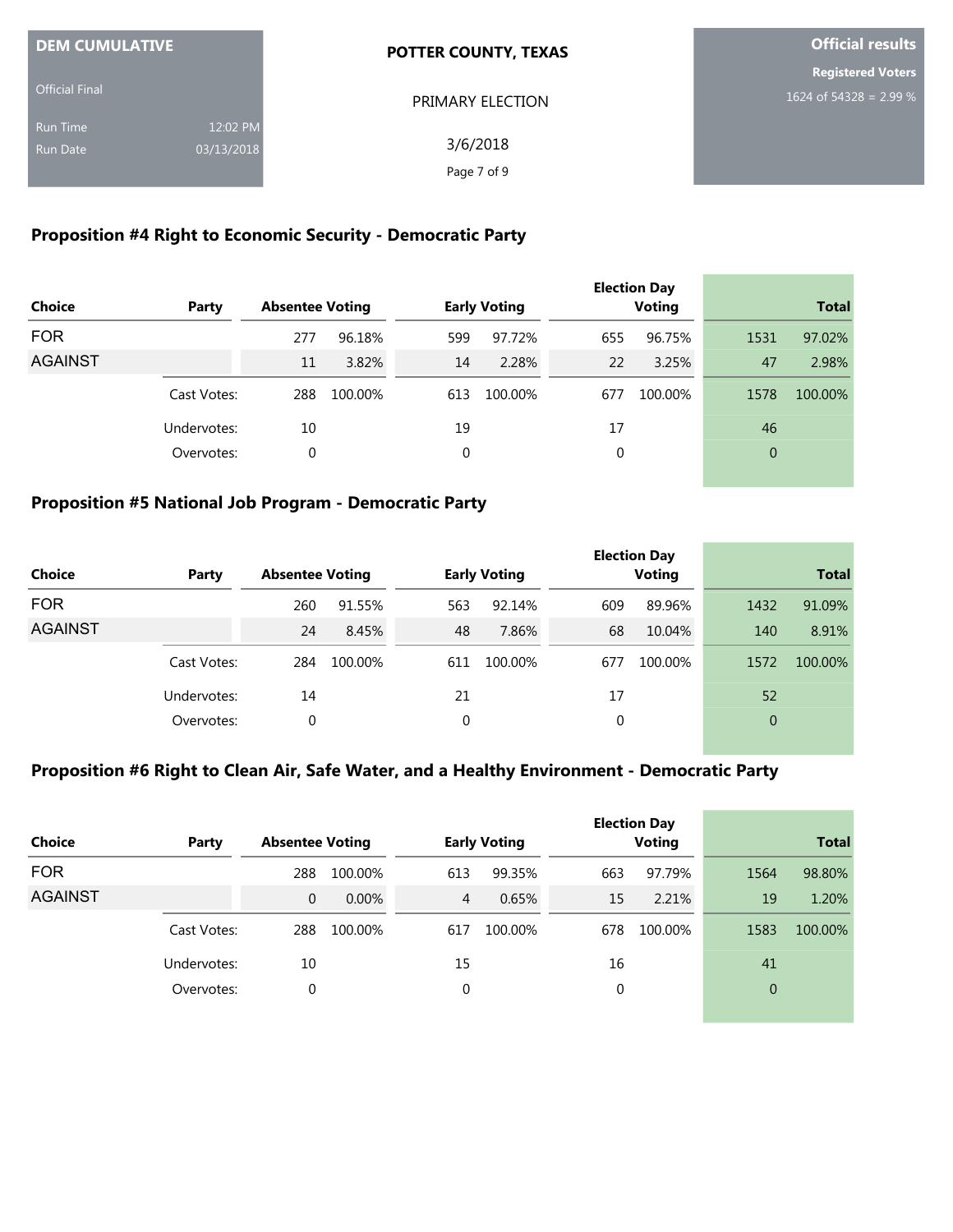| <b>DEM CUMULATIVE</b> |            | <b>POTTER COUNTY, TEXAS</b> | <b>Official results</b>  |
|-----------------------|------------|-----------------------------|--------------------------|
|                       |            |                             | <b>Registered Voters</b> |
| <b>Official Final</b> |            | PRIMARY ELECTION            | 1624 of 54328 = 2.99 %   |
| <b>Run Time</b>       | 12:02 PM   |                             |                          |
| <b>Run Date</b>       | 03/13/2018 | 3/6/2018                    |                          |
|                       |            | Page 8 of 9                 |                          |

## **Proposition #7 Right to Dignity & Respect - Democratic Party**

| <b>Choice</b>  | Party       | <b>Absentee Voting</b> |         |     | <b>Early Voting</b> |     | <b>Election Day</b><br><b>Voting</b> |              | <b>Total</b> |
|----------------|-------------|------------------------|---------|-----|---------------------|-----|--------------------------------------|--------------|--------------|
| <b>FOR</b>     |             | 286                    | 98.62%  | 604 | 97.89%              | 656 | 96.76%                               | 1546         | 97.54%       |
| <b>AGAINST</b> |             | 4                      | 1.38%   | 13  | 2.11%               | 22  | 3.24%                                | 39           | 2.46%        |
|                | Cast Votes: | 290                    | 100.00% | 617 | 100.00%             | 678 | 100.00%                              | 1585         | 100.00%      |
|                | Undervotes: | 8                      |         | 15  |                     | 16  |                                      | 39           |              |
|                | Overvotes:  | 0                      |         | 0   |                     | 0   |                                      | $\mathbf{0}$ |              |
|                |             |                        |         |     |                     |     |                                      |              |              |

## **Proposition #8 Right to Housing - Democratic Party**

| <b>Choice</b>  | Party       | <b>Absentee Voting</b> |         |     | <b>Early Voting</b> |     | <b>Election Day</b><br><b>Voting</b> |      | <b>Total</b> |
|----------------|-------------|------------------------|---------|-----|---------------------|-----|--------------------------------------|------|--------------|
| <b>FOR</b>     |             | 247                    | 86.67%  | 579 | 94.92%              | 607 | 90.46%                               | 1433 | 91.51%       |
| <b>AGAINST</b> |             | 38                     | 13.33%  | 31  | 5.08%               | 64  | 9.54%                                | 133  | 8.49%        |
|                | Cast Votes: | 285                    | 100.00% | 610 | 100.00%             | 671 | 100.00%                              | 1566 | 100.00%      |
|                | Undervotes: | 12                     |         | 22  |                     | 23  |                                      | 57   |              |
|                | Overvotes:  |                        |         | 0   |                     | 0   |                                      |      |              |

the control of the control of the con-

## **Proposition #9 Right to Vote - Democratic Party**

|                |             |                        |         |     |                     |             | <b>Election Day</b> |                |         |
|----------------|-------------|------------------------|---------|-----|---------------------|-------------|---------------------|----------------|---------|
| <b>Choice</b>  | Party       | <b>Absentee Voting</b> |         |     | <b>Early Voting</b> |             | <b>Voting</b>       | <b>Total</b>   |         |
| <b>FOR</b>     |             | 278                    | 95.86%  | 578 | 95.22%              | 626         | 93.85%              | 1482           | 94.76%  |
| <b>AGAINST</b> |             | 12                     | 4.14%   | 29  | 4.78%               | 41          | 6.15%               | 82             | 5.24%   |
|                | Cast Votes: | 290                    | 100.00% | 607 | 100.00%             | 667         | 100.00%             | 1564           | 100.00% |
|                | Undervotes: | 8                      |         | 25  |                     | 27          |                     | 60             |         |
|                | Overvotes:  | 0                      |         | 0   |                     | $\mathbf 0$ |                     | $\overline{0}$ |         |
|                |             |                        |         |     |                     |             |                     |                |         |